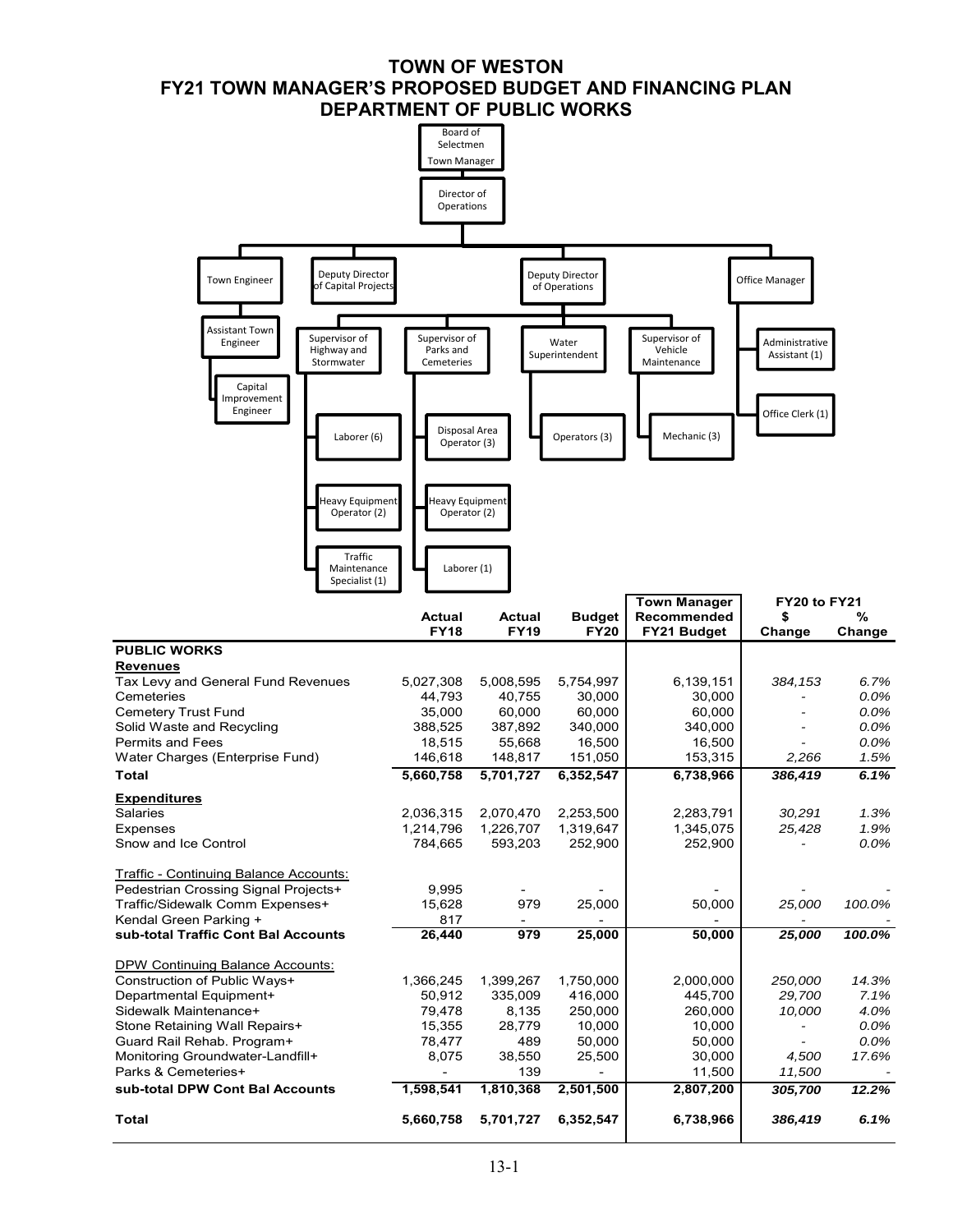# **PUBLIC WORKS: Administration and Engineering**

## **Description of Services**

The Department of Public Works is responsible for the maintenance of streets, parks and cemeteries, operation of the transfer station, operation of the water division, storm water management and providing certain engineering/labor support to other Town departments. A prorated portion of the costs in the Administration and Engineering division budget is allocated to the Water Enterprise Fund.

### **FY21 Departmental Goals**

- 1. Continue to improve on employee efficiency in the department via the development of standards.
- 2. Continue recent progress in drainage improvement program, using DPW workforce when feasible. Develop annual mapping for cleaning schedule for outfalls, catch basin cleaning, roadside cutting and vegetative management, etc.
- 3. Improve the operation, management and structure of all divisions via routine annual schedules including pavement markings on an annual schedule.

| <b>Staffing Levels</b>                | <b>FY18</b>   | <b>FY19</b>   | <b>FY20</b>   | <b>FY21</b> |
|---------------------------------------|---------------|---------------|---------------|-------------|
|                                       | <b>Funded</b> | <b>Funded</b> | <b>Funded</b> | Recommended |
| Director                              |               |               |               |             |
| Deputy Director                       |               |               |               |             |
| Town Engineer                         |               |               |               |             |
| Stormwater Engineer                   |               |               |               |             |
| Capital Improvement Engineer          |               |               |               |             |
| Office Manager                        |               |               |               |             |
| <b>Administrative Assistant</b>       |               |               |               |             |
| Office Clerk                          |               |               |               |             |
| Deputy Director of Project Management |               |               |               |             |
| <b>Total FTE</b>                      |               |               |               |             |

4. Improve complaint tracking, employee training and customer service.

### **Budget Recommendations**

Level Services: At the request of the Town Engineer through the Chair of the Traffic and Sidewalk Committee, the budget for the continuing balance account was increased 100% to \$50,000 to assist Engineering with new traffic related study requests. Additionally, the weather forecasting expensive line item was increased by \$100 based on actual costs.

New Requests Recommended by Town Manager: Traffic & Sidewalk Committee expense increase of \$25,000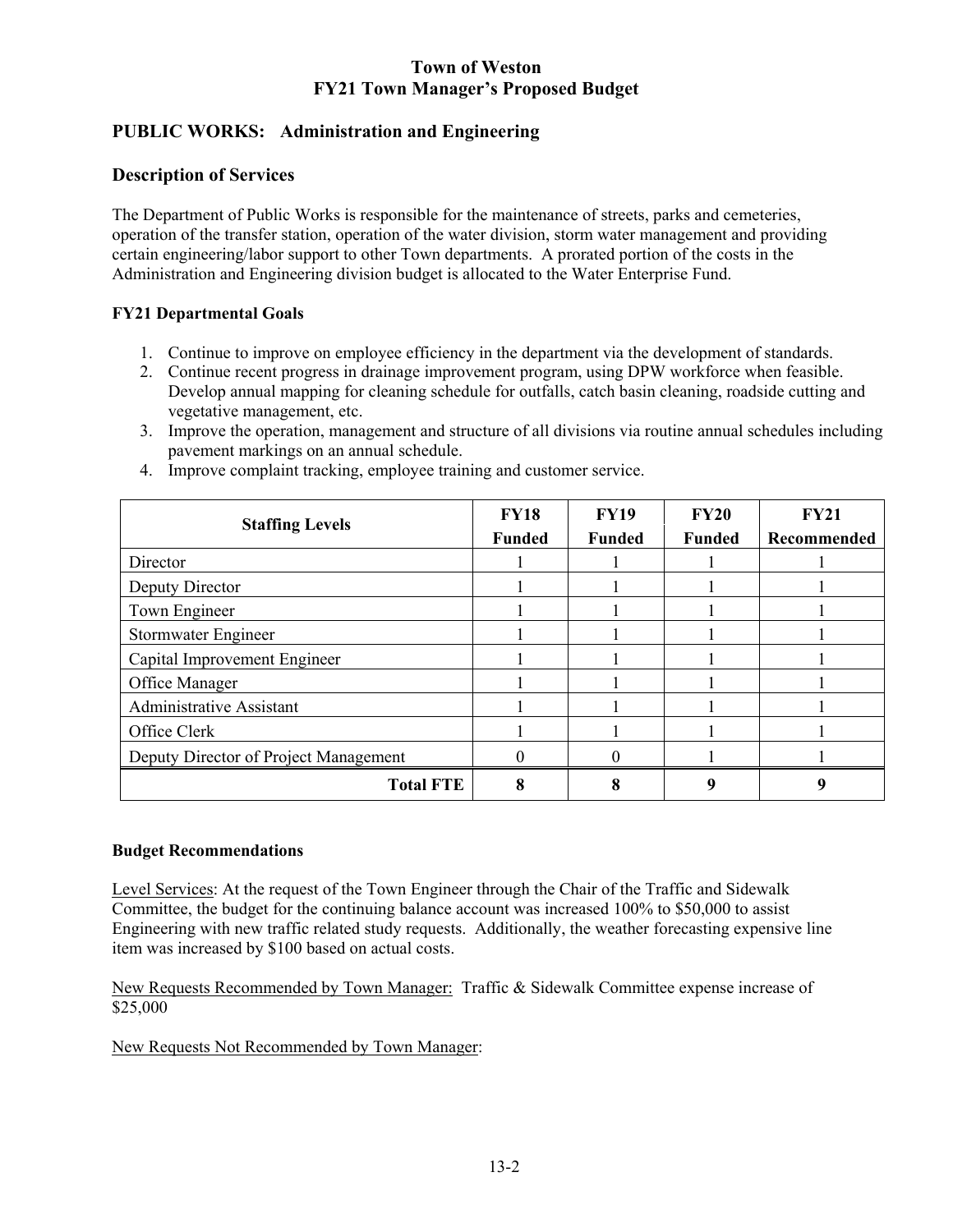|                                                      |                              |                              |                              |                              |                         | <b>TOWN MANAGER'S</b>          |                          |                          |                       |              |  |
|------------------------------------------------------|------------------------------|------------------------------|------------------------------|------------------------------|-------------------------|--------------------------------|--------------------------|--------------------------|-----------------------|--------------|--|
|                                                      |                              |                              |                              |                              |                         | <b>RECOMMENDATION</b>          |                          |                          | FY20 to FY21          |              |  |
| <b>PUBLIC WORKS</b>                                  | <b>ACTUAL</b><br><b>FY18</b> | <b>BUDGET</b><br><b>FY19</b> | <b>ACTUAL</b><br><b>FY19</b> | <b>BUDGET</b><br><b>FY20</b> | <b>DEPT REQ</b><br>FY21 | <b>LEVEL</b><br><b>SERVICE</b> | <b>NEW</b><br><b>REQ</b> | <b>TOTAL</b>             | \$<br>Change          | ℅<br>Change  |  |
|                                                      |                              |                              |                              |                              |                         |                                |                          |                          |                       |              |  |
| <b>Administration, Traffic &amp; Engineering</b>     |                              |                              |                              |                              |                         |                                |                          |                          |                       |              |  |
| <b>Salaries</b>                                      | 651.736                      | 687.583                      | 692,748                      | 831,935                      | 851,334                 | 851,334                        |                          | 851,334                  | 19,399                | 2.3%         |  |
| Overtime                                             | 51                           |                              |                              |                              |                         |                                |                          |                          |                       |              |  |
| <b>Police Details</b>                                |                              | 12,000                       | 3,328                        | 12,000                       | 12,000                  | 12,000                         | $\overline{a}$           | 12,000                   | ÷                     | 0.0%         |  |
| <b>Sub-total Personal Services</b>                   | 651,787                      | 699,583                      | 696,076                      | 843,935                      | 863,334                 | 863,334                        | ٠                        | 863,334                  | 19,399                | 2.3%         |  |
| Administration                                       |                              |                              |                              |                              |                         |                                |                          |                          |                       |              |  |
| Repair/Maint-Office Equipment                        |                              | 500                          | $\overline{\phantom{a}}$     | 500                          | 500                     | 500                            |                          | 500                      |                       | 0.0%         |  |
| Drug & Alcohol Testing                               | 1,854                        | 1.700                        | 2.214                        | 1,700                        | 1,700                   | 1,700                          |                          | 1,700                    |                       | 0.0%         |  |
| Printing & Advertising                               | 5,468                        | 4,000                        | 6,857                        | 4,000                        | 4,000                   | 4,000                          | $\overline{a}$           | 4,000                    | $\overline{a}$        | 0.0%         |  |
| Communications                                       | 14,397                       | 14,175                       | 14,575                       | 14,175                       | 14,175                  | 14,175                         |                          | 14,175                   | ٠                     | 0.0%         |  |
| Postage                                              | 824                          | 1.500                        | 977                          | 1,500                        | 1,500                   | 1,500                          | $\overline{\phantom{a}}$ | 1,500                    | ٠                     | 0.0%         |  |
| Weather                                              | 1,195                        | 1,195                        | 1,295                        | 1,195                        | 1,295                   | 1,295                          | $\overline{a}$           | 1,295                    | 100                   | 8.4%         |  |
| Copy Plans                                           |                              | 150                          |                              | 150                          | 150                     | 150                            |                          | 150                      | ä,                    | 0.0%         |  |
| Stationery                                           | 222                          | 150                          | 184                          | 150                          | 150                     | 150                            |                          | 150                      | ٠                     | 0.0%         |  |
| Forms                                                |                              | 1,000                        |                              | 1,000                        | 1,000                   | 1,000                          | $\overline{a}$           | 1,000                    | $\overline{a}$        | 0.0%         |  |
| <b>Office Supplies</b>                               | 7,236                        | 7,000                        | 7,368                        | 7,000                        | 7,000                   | 7,000                          |                          | 7,000                    | ٠                     | 0.0%         |  |
| Protective/Work Clothing                             | 12,869                       | 13,030                       | 10,402                       | 13,030                       | 13,030                  | 13,030                         | $\overline{a}$           | 13,030                   | $\overline{a}$        | 0.0%         |  |
| Licenses                                             | 2,485                        | 500                          | 2,380                        | 500                          | 500                     | 500                            |                          | 500                      | ä,                    | 0.0%         |  |
| <b>First Aid</b>                                     |                              | 500                          | 666                          | 500                          | 500                     | 500                            | $\overline{a}$           | 500                      | ٠                     | 0.0%         |  |
| In-State Travel                                      | 716                          | 600                          | 1,183                        | 600                          | 600                     | 600                            |                          | 600                      | ٠                     | 0.0%         |  |
| Out-of-State Travel                                  |                              | 500                          |                              | 500                          | 500                     | 500                            |                          | 500                      | ä,                    | 0.0%         |  |
| Dues                                                 | 1,636                        | 1.700                        | 1,647                        | 1,700                        | 1,700                   | 1,700                          |                          | 1,700                    | ä,                    | 0.0%         |  |
| Conference                                           | 1,765                        | 1,000                        | 2,311                        | 1,000                        | 1,000                   | 1,000                          | $\overline{a}$           | 1,000                    | $\overline{a}$        | 0.0%         |  |
| All Other Expense                                    | 7,907                        | 1,000                        | 1,650                        | 1,000                        | 1,000                   | 1,000                          | $\overline{a}$           | 1,000                    | ٠                     | 0.0%         |  |
| <b>Property Damage Claims</b>                        | 2,181                        | 500                          |                              | 500                          | 500                     | 500                            | $\overline{a}$           | 500                      | $\tilde{\phantom{a}}$ | 0.0%         |  |
| sub-total Administration                             | 60,754                       | 50,700                       | 53,709                       | 50,700                       | 50,800                  | 50,800                         | ٠                        | 50,800                   | 100                   | 0.2%         |  |
| <b>Traffic - Continuing Balance Accounts</b>         |                              |                              |                              |                              |                         |                                |                          |                          |                       |              |  |
| Traffic/Sidewalk Comm Expenses+                      | 15,628                       | 25,000                       | 979                          | 25,000                       | 50,000                  | 25,000                         | 25,000                   | 50,000                   | 25,000                | 100.0%       |  |
| Pedestrian Crossing Signal Projects+                 | 9,995                        |                              | $\overline{\phantom{a}}$     |                              |                         | $\overline{\phantom{a}}$       |                          | $\overline{\phantom{a}}$ |                       |              |  |
| Kendal Green Parking +                               | 817                          |                              |                              |                              |                         |                                |                          |                          | $\overline{a}$        |              |  |
| sub-total Traffic-Cont Bal Accts                     | 26,440                       | 25,000                       | 979                          | 25,000                       | 50,000                  | 25,000                         | 25,000                   | 50,000                   | 25,000                | 100.0%       |  |
|                                                      |                              |                              |                              |                              |                         |                                |                          |                          |                       |              |  |
| <b>Physical Plant</b>                                |                              | 38.867                       |                              |                              |                         | 55.000                         |                          |                          |                       | 25.4%        |  |
| Electricity                                          | 36.480                       |                              | 37,561                       | 43,867                       | 55,000                  |                                |                          | 55,000                   | 11,133                |              |  |
| <b>Natural Gas</b><br>Water                          | 36,435<br>729                | 30,000<br>2,500              | 36,488<br>706                | 30,000<br>2,500              | 30,000<br>2,500         | 30,000<br>2,500                |                          | 30,000<br>2,500          | ٠                     | 0.0%<br>0.0% |  |
|                                                      | 27,126                       | 33,000                       |                              | 33,000                       | 33,000                  | 33,000                         | $\overline{a}$           | 33,000                   | ä,                    | 0.0%         |  |
| Repair & Cleaning-Building                           | 823                          | 1,200                        | 30,516                       |                              |                         |                                | $\overline{a}$           |                          | $\overline{a}$        | 0.0%         |  |
| <b>Comfort Supplies</b>                              |                              |                              |                              | 1,200<br>2,000               | 1,200                   | 1,200                          |                          | 1,200                    | ä,                    |              |  |
| <b>Cleaning Supplies</b><br>sub-total Physical Plant | 1,351<br>102,943             | 2,000<br>107,567             | 4,358<br>109,629             | 112,567                      | 2,000<br>123,700        | 2,000<br>123,700               | ä,                       | 2,000<br>123,700         | 11,133                | 0.0%<br>9.9% |  |
|                                                      |                              |                              |                              |                              |                         |                                |                          |                          |                       |              |  |
| <b>Total Admin, Traffic &amp; Engineering</b>        | 841,924                      | 882,850                      | 860,393                      | 1,032,202                    | 1,087,834               | 1,062,834                      | 25,000                   | 1,087,834                | 55,632                | 5.4%         |  |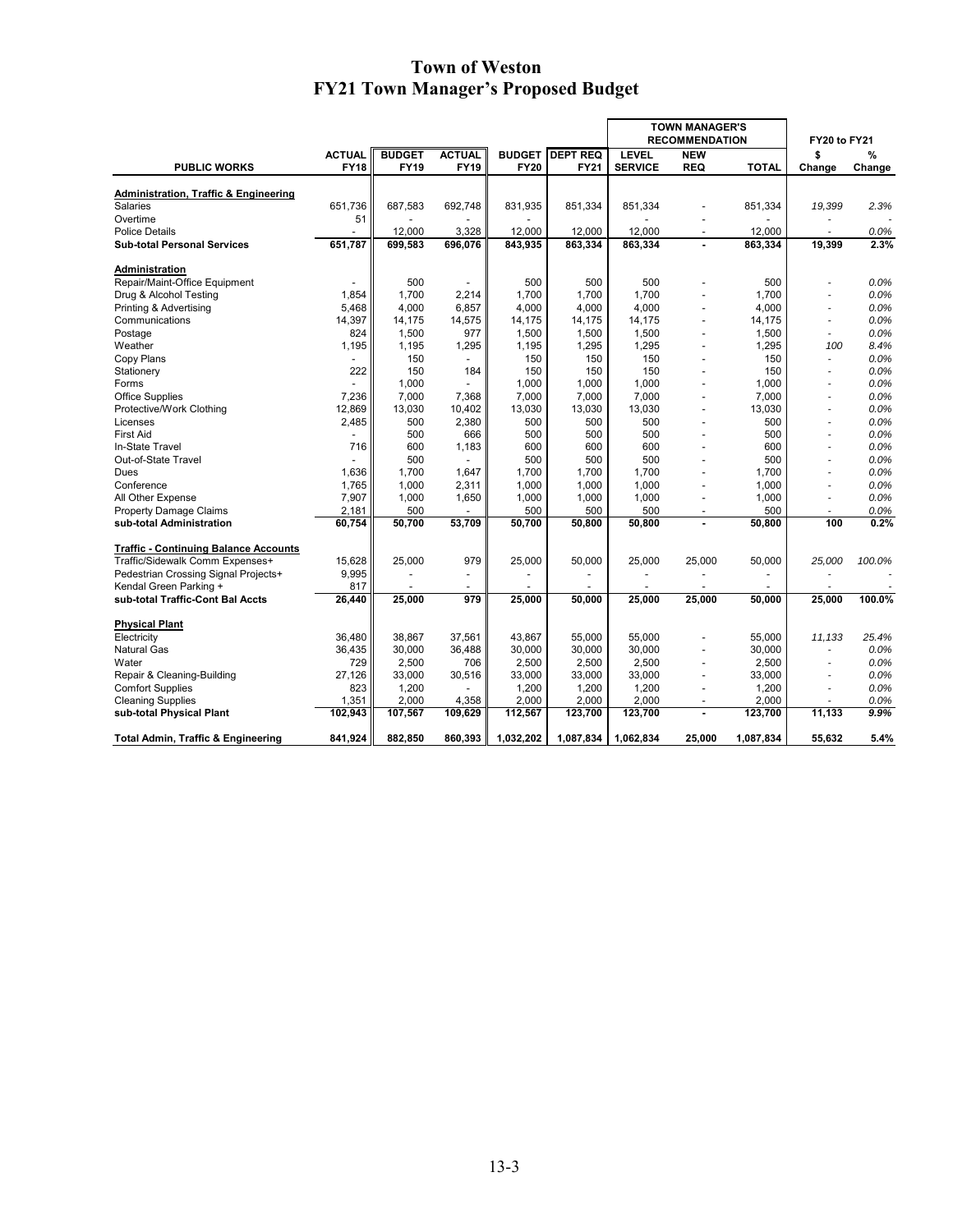# **PUBLIC WORKS: Equipment Maintenance Division**

### **Description of Services**

The Department of Public Works Equipment Maintenance Division is responsible for the maintenance and repair of all DPW, Police and School Department vehicles and equipment which is excess of 122 pieces of rolling stock. A prorated portion of the salary costs in the Equipment Maintenance division budget is allocated to the Water Enterprise Fund.

### **FY21 Departmental Goals**

- 1. Continue to improve winter equipment readiness.
- 2. Continue to improve bus maintenance protocols and/or practices.
- 3. Continue to improve Town vehicle care and upkeep by way of a preventative maintenance program utilizing computerized equipment maintenance, parts inventory logs and work orders for repairs.
- 4. Continue to decrease the cost of maintaining DPW and Police vehicles, school buses and other Town equipment through oversight and efficiency and equipment replacements at the appropriate time.
- 5. Continue to develop a Co-Op plan with a local high school to get students practical experience and to potentially develop a personnel replacement program for the Department.

| <b>Staffing Levels</b>  | <b>FY18</b>   | <b>FY19</b>   | <b>FY20</b>   | <b>FY21</b> |
|-------------------------|---------------|---------------|---------------|-------------|
|                         | <b>Funded</b> | <b>Funded</b> | <b>Funded</b> | Recommended |
| Mechanics               |               |               |               |             |
| Part Time/Seasonal Help | 1 PT          | 1 PT          | 1 PT          | 1 PT        |
| <b>Total FTE</b>        |               |               |               | 4           |

#### **Budget Recommendations**

Level Services: Increase of \$1,000 in the Sundry Shop Supplies line item. Additionally, for the continuing balance account an increase in the annual appropriation which includes the purchase of a new sidewalk plow in which its twin was purchased the last budget cycle. A new mower for the highway division is included in the continuing balance item as well.

| New Requests Recommended by Town Manager:      |  |
|------------------------------------------------|--|
| departmental equipment and \$9,700 for a mower |  |

\$20,000 for sidewalk plow and other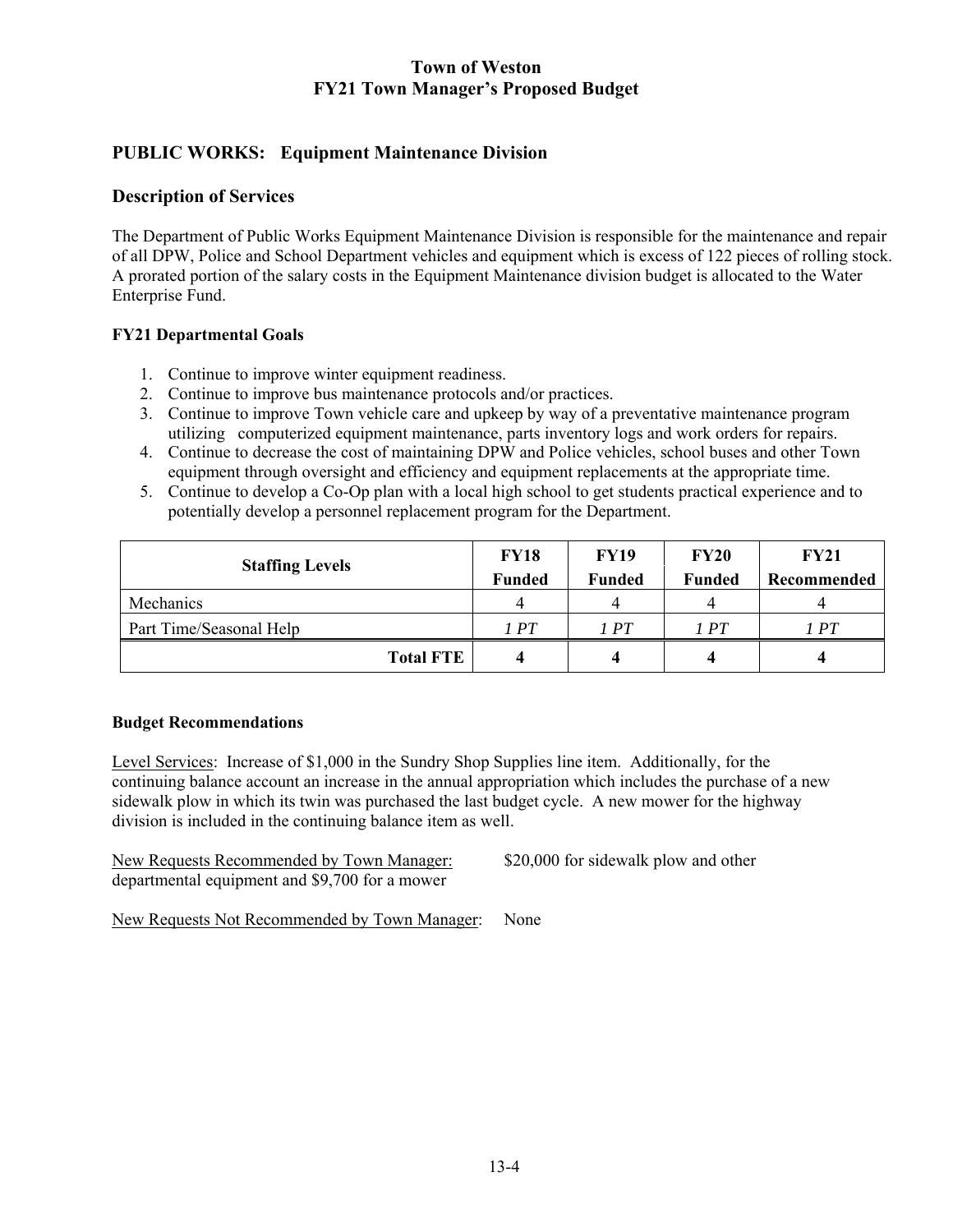|                                              |                          |               |                          |               |                | <b>TOWN MANAGER'S</b><br><b>RECOMMENDATION</b> |                          | FY20 to FY21 |                          |          |
|----------------------------------------------|--------------------------|---------------|--------------------------|---------------|----------------|------------------------------------------------|--------------------------|--------------|--------------------------|----------|
|                                              | <b>ACTUAL</b>            | <b>BUDGET</b> | <b>ACTUAL</b>            | <b>BUDGET</b> | <b>DEP REQ</b> | <b>LEVEL</b>                                   | <b>NEW</b>               |              | \$                       | %        |
| <b>PUBLIC WORKS</b>                          | <b>FY18</b>              | <b>FY19</b>   | <b>FY19</b>              | <b>FY20</b>   | <b>FY21</b>    | <b>SERVICE</b>                                 | <b>REQ</b>               | <b>TOTAL</b> | Change                   | Change   |
| <b>Equipment Maintenance</b>                 |                          |               |                          |               |                |                                                |                          |              |                          |          |
| Salaries                                     | 234,137                  | 238,773       | 247,132                  | 251,436       | 256,406        | 256,406                                        |                          | 256,406      | 4,970                    | 2.0%     |
| Overtime                                     | 29.860                   | 35,047        | 22,129                   | 35,047        | 35,047         | 35.047                                         | $\overline{a}$           | 35.047       | ٠                        | 0.0%     |
| Temp/Seasonal                                | 9,708                    | 11,184        | 8,256                    | 11,184        | 11,184         | 11,184                                         |                          | 11,184       | $\blacksquare$           | 0.0%     |
| <b>Sub-total Personal Services</b>           | 273,706                  | 285,004       | 277,516                  | 297,667       | 302,637        | 302,637                                        | $\blacksquare$           | 302,637      | 4,970                    | 1.7%     |
| Vehicle Repair & Maintenance                 |                          |               |                          |               |                |                                                |                          |              |                          |          |
| Repair/Maint-School                          | 137,219                  | 80.000        | 76,253                   | 80,000        | 80.000         | 80.000                                         | $\overline{a}$           | 80.000       |                          | 0.0%     |
| Repair/Maint-Police                          | 11,670                   | 28,000        | 15,410                   | 38,000        | 33,000         | 33,000                                         | $\blacksquare$           | 33,000       | (5,000)                  | $-13.2%$ |
| Repair/Maint-Animal Control                  | 23                       | 1,000         | 442                      | 1,000         | 1,000          | 1,000                                          | $\overline{a}$           | 1,000        | $\overline{\phantom{a}}$ | 0.0%     |
| Repair/Maint-DPW Vehicles                    | 99,554                   | 100,000       | 111,076                  | 100,000       | 105,000        | 105,000                                        | $\overline{a}$           | 105,000      | 5,000                    | 5.0%     |
| Repair-Small Equipment                       | 140                      | 3,000         | $\overline{\phantom{a}}$ | 3,000         | 3,000          | 3,000                                          | $\overline{a}$           | 3,000        | $\blacksquare$           | 0.0%     |
| Maintenance-Wash Bay                         |                          |               | $\overline{a}$           | 2,100         | 2,100          | 2,100                                          |                          | 2,100        | $\sim$                   | 0.0%     |
| Gasoline                                     | 24,615                   | 38,600        | 19,868                   | 38,600        | 28,600         | 28,600                                         | $\overline{\phantom{a}}$ | 28,600       | (10,000)                 | $-25.9%$ |
| Diesel Oil                                   | 53,608                   | 40,000        | 48,133                   | 40,000        | 50,000         | 50,000                                         | $\overline{a}$           | 50,000       | 10,000                   | 25.0%    |
| Motor Oil                                    | 17,717                   | 15,000        | 19,868                   | 15,000        | 15,000         | 15,000                                         | $\overline{a}$           | 15,000       | $\blacksquare$           | 0.0%     |
| Tires & Tubes                                | 7,831                    | 21,000        | 6,804                    | 21,000        | 21,000         | 21,000                                         | $\sim$                   | 21,000       | $\overline{a}$           | 0.0%     |
| <b>Batteries</b>                             | $\overline{\phantom{a}}$ | 1,000         | $\overline{\phantom{a}}$ | 1,000         | 1,000          | 1,000                                          | $\overline{a}$           | 1,000        | $\overline{a}$           | 0.0%     |
| Antifreeze                                   |                          | 1,500         | $\overline{\phantom{0}}$ | 1,500         | 1,500          | 1,500                                          | $\overline{a}$           | 1,500        | ٠                        | 0.0%     |
| Inspections                                  | 6.635                    | 6,000         | 6,600                    | 6,000         | 6,000          | 6,000                                          | $\overline{\phantom{a}}$ | 6,000        | ٠                        | 0.0%     |
| sub-total Vehicle Repair/Maint               | 359,012                  | 335,100       | 304,454                  | 347,200       | 347,200        | 347,200                                        | $\blacksquare$           | 347,200      | $\blacksquare$           | 0.0%     |
| <b>Shop Supplies</b>                         |                          |               |                          |               |                |                                                |                          |              |                          |          |
| Painting                                     |                          | 1.000         |                          | 2,000         | 2.000          | 2.000                                          |                          | 2.000        |                          | 0.0%     |
| Tools                                        | 9.502                    | 10,000        | 8,165                    | 10,000        | 10,000         | 10,000                                         | $\blacksquare$           | 10,000       | ٠                        | 0.0%     |
| <b>Sundry Shop Supplies</b>                  | 9,760                    | 7,000         | 13,488                   | 3,000         | 4,000          | 4,000                                          | ÷,                       | 4,000        | 1,000                    | 33.3%    |
| Hardware                                     | 4,842                    | 7,000         | 3,819                    | 7,000         | 7,000          | 7,000                                          | $\overline{a}$           | 7,000        | ٠                        | 0.0%     |
| Safety Equipment                             | ٠                        | 900           | 849                      | 900           | 900            | 900                                            | $\sim$                   | 900          | ٠                        | 0.0%     |
| Extinguishers                                | $\overline{\phantom{a}}$ | 350           |                          | 350           | 350            | 350                                            | $\overline{\phantom{a}}$ | 350          | $\sim$                   | 0.0%     |
| Welding                                      | 2,068                    | 4,000         | 4,676                    | 4,000         | 4,000          | 4,000                                          | $\overline{\phantom{a}}$ | 4,000        |                          | 0.0%     |
| sub-total Shop Supplies                      | 26,172                   | 30,250        | 30,997                   | 27,250        | 28,250         | 28,250                                         | ٠                        | 28,250       | 1,000                    | 3.7%     |
| <b>Equipment-Continuing Balance Accounts</b> |                          |               |                          |               |                |                                                |                          |              |                          |          |
| Departmental Equipment+                      | 50.912                   | 255,000       | 335.009                  | 416,000       | 436.000        | 416,000                                        | 29,700                   | 445.700      | 29.700                   | 7.1%     |
| sub-total Cont Bal Accts                     | 50.912                   | 255,000       | 335,009                  | 416,000       | 436,000        | 416.000                                        | 29,700                   | 445,700      | 29,700                   | 7.1%     |
| <b>Total Equipment Maintenance</b>           | 709.802                  | 905,354       | 947,977                  | 1,088,117     | 1,114,087      | 1,094,087                                      | 29,700                   | 1,123,787    | 35,670                   | 3.3%     |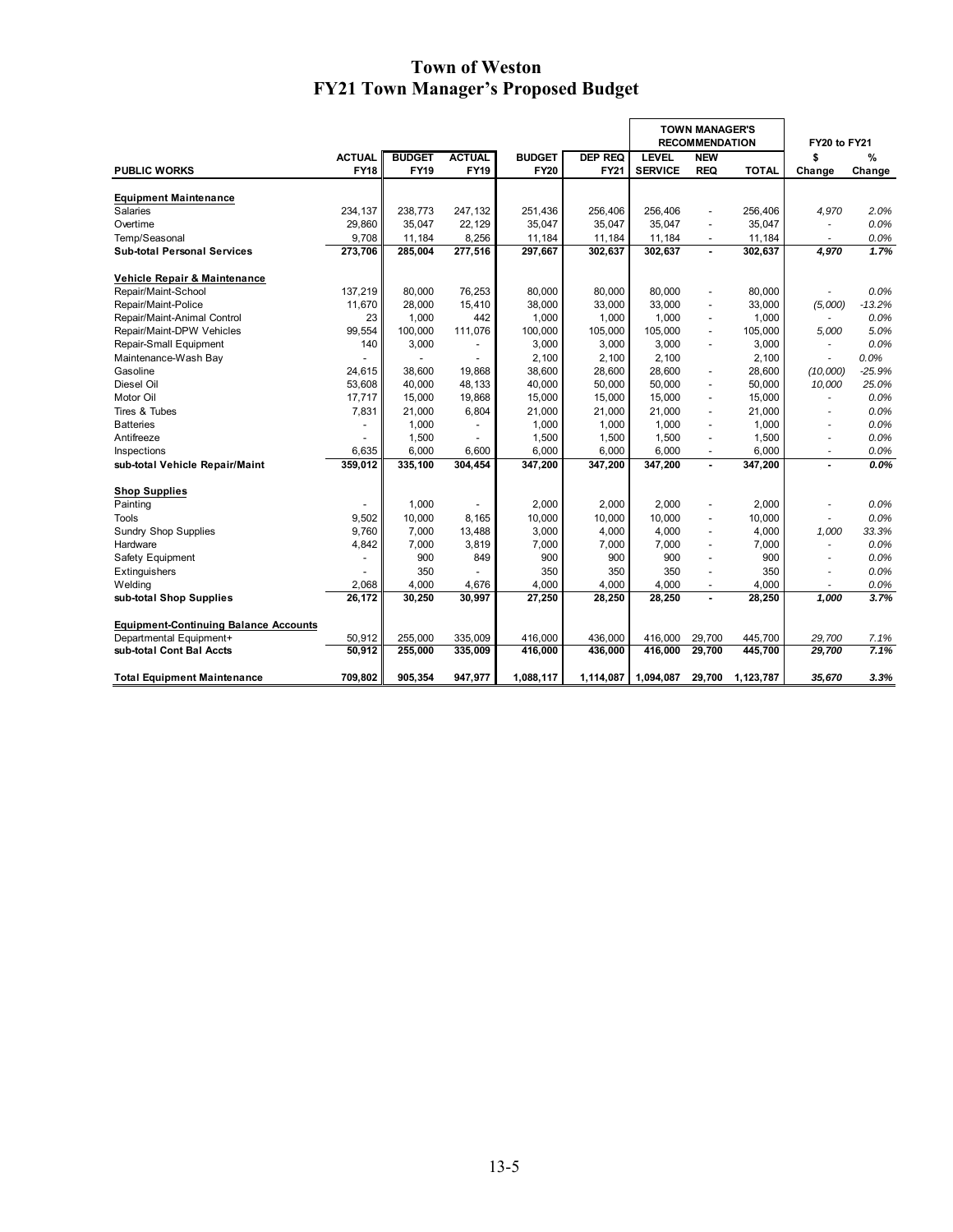## **PUBLIC WORKS: Highway Division**

#### **Description of Services**

The Department of Public Works Highway Division is responsible for the maintenance and repair of 87 miles of Town roads and 31 miles of sidewalks. Specific duties include snow removal, power sweeping, roadside mowing and brush removal including vegetative management, litter control, pavement markings, and leaf removal, as well as trash removal from certain Town buildings.

#### **FY21 Departmental Goals**

- 1. Continue to improve the scheduling of traffic markings while eliminating the related complaints and improving safety by developing 4-year scheduling cycle.
- 2. Continue to build on and maintain aggressive pavement management program utilizing spring/early summer and into fall paving schedule.
- 3. Continue to improve on the Salt Reduction Program without compromising safety and the environment.
- 4. Continue to develop annual mapping for cleaning schedule for outfalls, catch basin cleaning, roadside cutting, pavement markings, etc.

| <b>Staffing Levels</b>           | <b>FY18</b><br><b>Funded</b> | <b>FY19</b><br><b>Funded</b> | <b>FY20</b><br><b>Funded</b> | <b>FY21</b><br>Recommended |
|----------------------------------|------------------------------|------------------------------|------------------------------|----------------------------|
| Supervisor of Highway/Stormwater |                              |                              |                              |                            |
| Traffic Maintenance Specialist   |                              |                              |                              |                            |
| Heavy Equipment Operator         |                              |                              |                              |                            |
| Laborers                         |                              |                              |                              |                            |
| Part Time/Seasonal Help          | 1PT                          | 1PT                          | 1PT                          | 1 PT                       |
| <b>Total FTE</b>                 |                              |                              |                              |                            |

#### **Budget Recommendations**

Level Services: An increase in the overtime line item to reflect the increases in salaries and actual costs by \$1,000. The \$10,000 increase in the highway and sidewalk continuing balance accounts reflects the department's efforts to improve pavement and sidewalk conditions.

New Requests Recommended by Town Manager: \$250,000 increase for roadway maintenance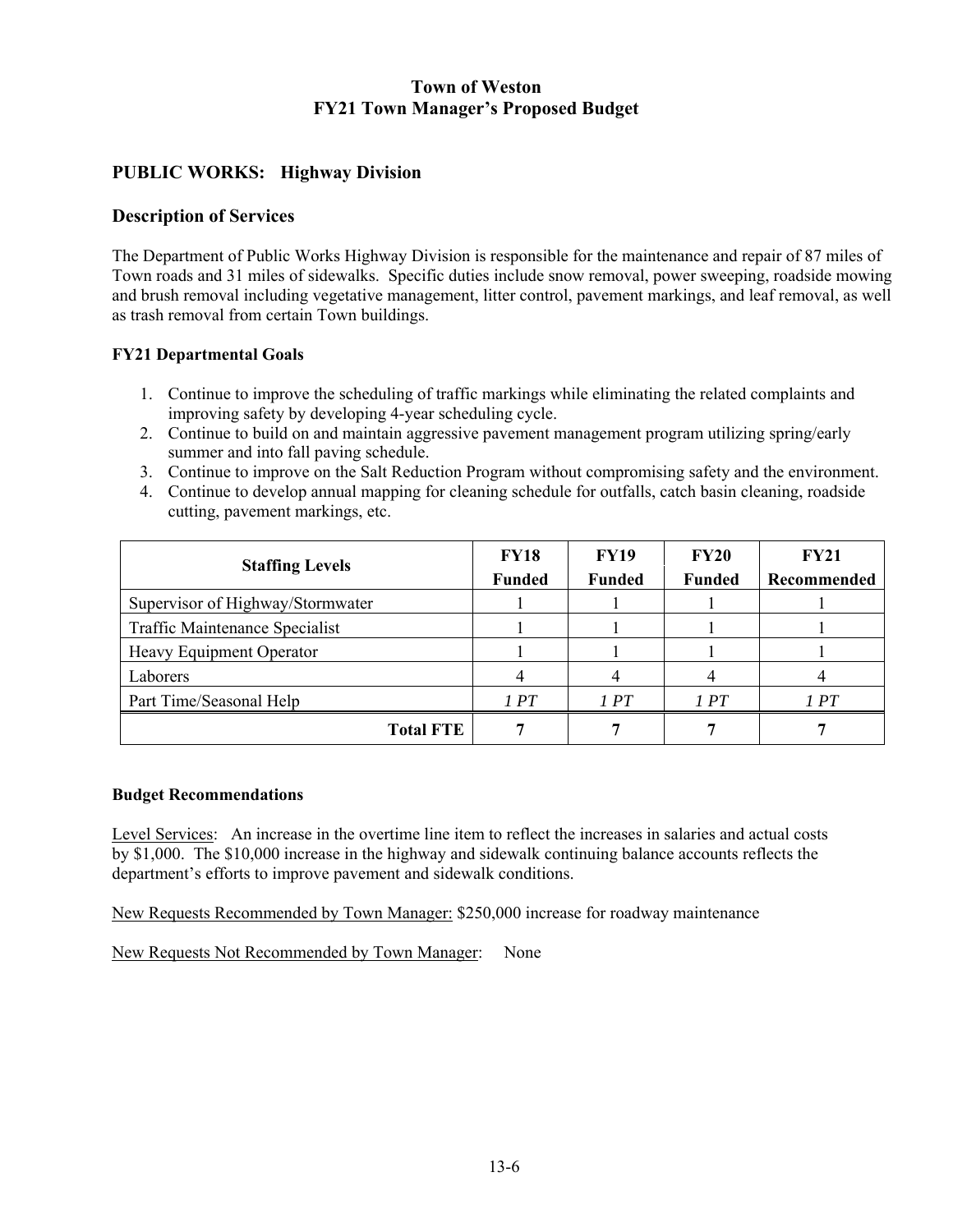|                                                  |               |               |                |               |                | <b>TOWN MANAGER'S</b> |                          |              |                          |        |
|--------------------------------------------------|---------------|---------------|----------------|---------------|----------------|-----------------------|--------------------------|--------------|--------------------------|--------|
|                                                  |               |               |                |               |                | <b>RECOMMENDATION</b> |                          |              | <b>FY20 to FY21</b>      |        |
|                                                  | <b>ACTUAL</b> | <b>BUDGET</b> | <b>ACTUAL</b>  | <b>BUDGET</b> | <b>DEP REQ</b> | <b>LEVEL</b>          | <b>NEW</b>               |              | \$                       | %      |
| <b>PUBLIC WORKS</b>                              | <b>FY18</b>   | <b>FY19</b>   | <b>FY19</b>    | <b>FY20</b>   | FY21           | <b>SERVICE</b>        | <b>REQ</b>               | <b>TOTAL</b> | Change                   | Change |
|                                                  |               |               |                |               |                |                       |                          |              |                          |        |
| <b>Highway Division Salaries</b>                 |               |               |                |               |                |                       |                          |              |                          |        |
| Salaries                                         | 403,523       | 408,530       | 408,898        | 419.096       | 423.254        | 423,254               | ÷,                       | 423,254      | 4,158                    | 1.0%   |
| Overtime                                         | 42,931        | 20,000        | 37,107         | 20,000        | 21,000         | 21,000                | $\overline{\phantom{a}}$ | 21,000       | 1,000                    | 5.0%   |
| Temp/Seasonal                                    | 7,332         | 6,000         | 4,524          | 6,000         | 6,000          | 6,000                 | $\blacksquare$           | 6,000        | $\omega$                 | 0.0%   |
| Out-of-Dept Pay                                  | 3,691         | 2,000         | 3,626          | 2,000         | 2,000          | 2,000                 |                          | 2,000        | $\blacksquare$           | 0.0%   |
| <b>Police Details</b>                            | 58,725        | 24,000        | 15,334         | 24,000        | 24,000         | 24,000                | ÷.                       | 24,000       | ÷                        | 0.0%   |
| <b>Sub-total Personal Services</b>               | 516,202       | 460,530       | 469,489        | 471,096       | 476,254        | 476,254               | $\blacksquare$           | 476,254      | 5,158                    | 1.1%   |
| <b>Highways &amp; Bridges-Street Maintenance</b> |               |               |                |               |                |                       |                          |              |                          |        |
| Sidewalk Maintenance                             | 9,013         |               |                |               |                |                       |                          |              |                          |        |
| Rent-Equipment                                   |               | 500           | 900            | 500           | 500            | 500                   | L.                       | 500          |                          | 0.0%   |
| Markings                                         | 41,739        | 32,000        | 6,248          | 60,000        | 60,000         | 60,000                |                          | 60,000       |                          | 0.0%   |
| <b>Tools</b>                                     | 2,999         | 3,500         | 4,454          | 3,500         | 3,500          | 3,500                 | $\blacksquare$           | 3,500        | $\blacksquare$           | 0.0%   |
| Signs                                            | 7,226         | 9,000         | 20,112         | 9,000         | 9,000          | 9,000                 | $\overline{\phantom{a}}$ | 9,000        | $\ddot{\phantom{1}}$     | 0.0%   |
| <b>Fence Supplies</b>                            | 1,600         | 3,000         | 610            | 3,000         | 3,000          | 3,000                 | ÷,                       | 3,000        | $\blacksquare$           | 0.0%   |
| <b>Cleaning Supplies</b>                         | 194           | 1,000         | 384            | 1,000         | 1,000          | 1,000                 |                          | 1,000        | $\overline{\phantom{a}}$ | 0.0%   |
| Fertilizer & Seeds                               | 336           | 500           | 1,095          | 500           | 500            | 500                   | L.                       | 500          | ÷.                       | 0.0%   |
| <b>Traffic Paint</b>                             | 7,924         | 1,600         | 30,267         | 1,600         | 1,600          | 1,600                 | $\ddot{\phantom{1}}$     | 1,600        | ÷                        | 0.0%   |
| Paving Materials                                 | 57,790        | 60,000        | 87,349         | 60,000        | 60,000         | 60,000                | L,                       | 60,000       |                          | 0.0%   |
| Protective/Work Clothing                         | 746           | 1,700         | 1,116          | 1,700         | 1,700          | 1,700                 | ÷,                       | 1,700        | $\blacksquare$           | 0.0%   |
| <b>Traffic Control Devices</b>                   | 8,010         | 15,655        | 11,693         | 15,655        | 15,655         | 15,655                | ÷,                       | 15,655       |                          | 0.0%   |
|                                                  | 330           | ä,            | ٠              |               |                |                       | ÷,                       |              | $\sim$                   |        |
| Storm Drain Maintenance                          |               | ÷.            |                |               |                |                       |                          |              | ÷                        | 0.0%   |
| Roadside Operational Plan                        |               |               | $\blacksquare$ | 8,350         | 8,350          | 8,350                 |                          | 8,350        |                          |        |
| sub-total Street Maintenance                     | 137,906       | 128,455       | 164,228        | 164,805       | 164,805        | 164,805               | $\overline{a}$           | 164,805      | $\overline{a}$           | 0.0%   |
| <b>Street Lighting</b>                           | 34,516        | 38,805        | 41,192         | 38,805        | 42,000         | 42,000                | $\overline{a}$           | 42,000       | 3,195                    | 8.2%   |
| Snow & Ice Removal                               |               |               |                |               |                |                       |                          |              |                          |        |
| Compensation - Snow & Ice Control                | 189,253       | 83,800        | 163,399        | 83,800        | 83,800         | 83,800                | $\ddot{\phantom{1}}$     | 83,800       |                          | 0.0%   |
| Repair-Equipment                                 | 45,481        | 23,250        | 28,441         | 23,250        | 23,250         | 23,250                | ÷,                       | 23,250       |                          | 0.0%   |
| Rent-Equipment **                                | 334,624       | 29,500        | 214,304        | 29,500        | 29,500         | 29,500                | ٠                        | 29,500       |                          | 0.0%   |
| <b>Storm Related Expenses</b>                    | 24,753        | 2,350         | 748            | 2,350         | 2,350          | 2,350                 |                          | 2,350        |                          | 0.0%   |
| Salt                                             | 190,555       | 114,000       | 186,311        | 114,000       | 114,000        | 114,000               | $\blacksquare$           | 114,000      | $\blacksquare$           | 0.0%   |
| sub-total Snow & Ice Removal                     | 784,665       | 252,900       | 593,203        | 252,900       | 252,900        | 252,900               |                          | 252,900      |                          | 0.0%   |
|                                                  |               |               |                |               |                |                       |                          |              |                          |        |
| <b>Highway-Continuing Balance Accounts</b>       |               |               |                |               |                |                       |                          |              |                          |        |
| Construct/Reconstruct Public Ways+               | 1,366,245     | 1,250,000     | 1,399,267      | 1,750,000     | 2,000,000      | 1,750,000             | 250.000                  | 2,000,000    | 250,000                  | 14.3%  |
| Sidewalk Maintenance+                            | 79,478        | 165,000       | 8,135          | 250,000       | 260,000        | 260,000               | $\ddot{\phantom{1}}$     | 260,000      | 10,000                   | 4.0%   |
| Stone Retaining Wall Repairs+                    | 15,355        | 10,000        | 28,779         | 10,000        | 10,000         | 10,000                | $\blacksquare$           | 10,000       | $\blacksquare$           | 0.0%   |
| Guard Rail Rehab. Program+                       | 78,477        | 50,000        | 489            | 50,000        | 50,000         | 50,000                |                          | 50,000       |                          | 0.0%   |
| sub-total Cont Bal Accts                         | 1,539,554     | 1,475,000     | 1,436,670      | 2,060,000     | 2,320,000      | 2,070,000             | 250,000                  | 2,320,000    | 260,000                  | 12.6%  |
| <b>Total Highways</b>                            | 3,012,843     | 2,355,690     | 2,704,782      | 2,987,606     | 3,255,959      | 3.005.959             | 250.000                  | 3.255.959    | 268.353                  | 9.0%   |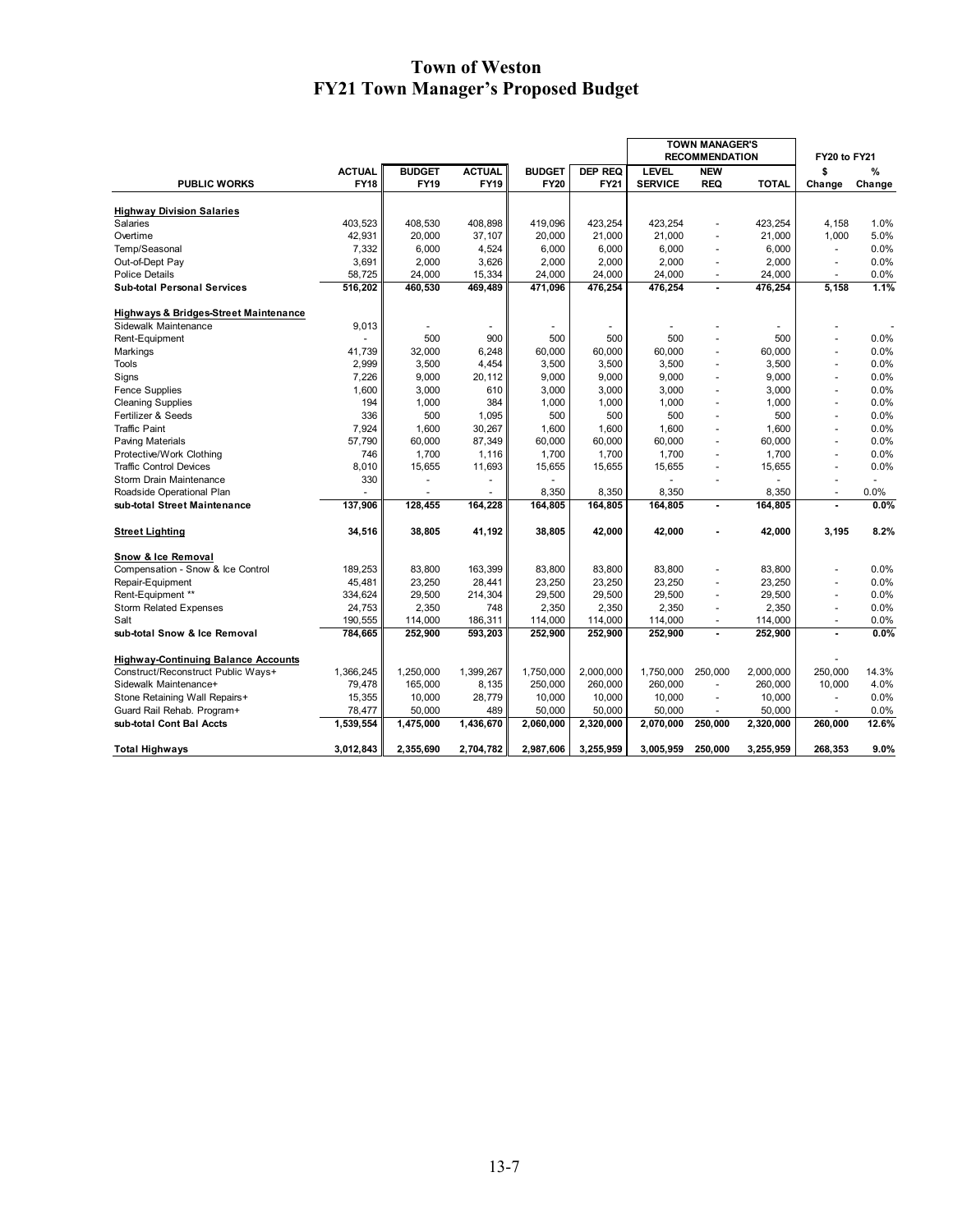# **PUBLIC WORKS: Stormwater Division**

## **Description of Services**

The Department of Public Works Stormwater Division is responsible for the maintenance and repair of the Town's storm drainage system, which includes culvert cleaning, removal of brush and debris from brooks and streams, and expansion of the storm drain system. In April 2003, the Town received its permit from the EPA for its Stormwater Management Plan. This Plan, which is mandated by federal law, has required the DPW to institute a number of "best management" practices regarding source identification, public education, and bylaws to manage stormwater flow in town. Funding to implement this plan is included in this budget and in portions of the capital budget.

### **FY21 Departmental Goals**

- 1. Continue completing repairs to drainage systems located on roads scheduled for resurfacing in the off season in order to complete the paving program earlier in the construction year.
- 2. Continue to improve the efficiency of cleaning and dredging of open drainage ditches to improve water flow.
- 3. Continue drainage improvement program to eliminate complaints and better manage surface storm water.
- 4. Continue cross-training within the DPW divisions.

| <b>Staffing Levels</b>          | <b>FY18</b><br><b>Funded</b> | <b>FY19</b><br><b>Funded</b> | <b>FY20</b><br><b>Funded</b> | <b>FY21</b><br>Recommended |
|---------------------------------|------------------------------|------------------------------|------------------------------|----------------------------|
| <b>Heavy Equipment Operator</b> |                              |                              |                              |                            |
| Laborers                        |                              |                              |                              |                            |
| <b>Total FTE</b>                |                              |                              |                              |                            |

### **Budget Recommendations**

Level Services:

New Requests Recommended by Town Manager: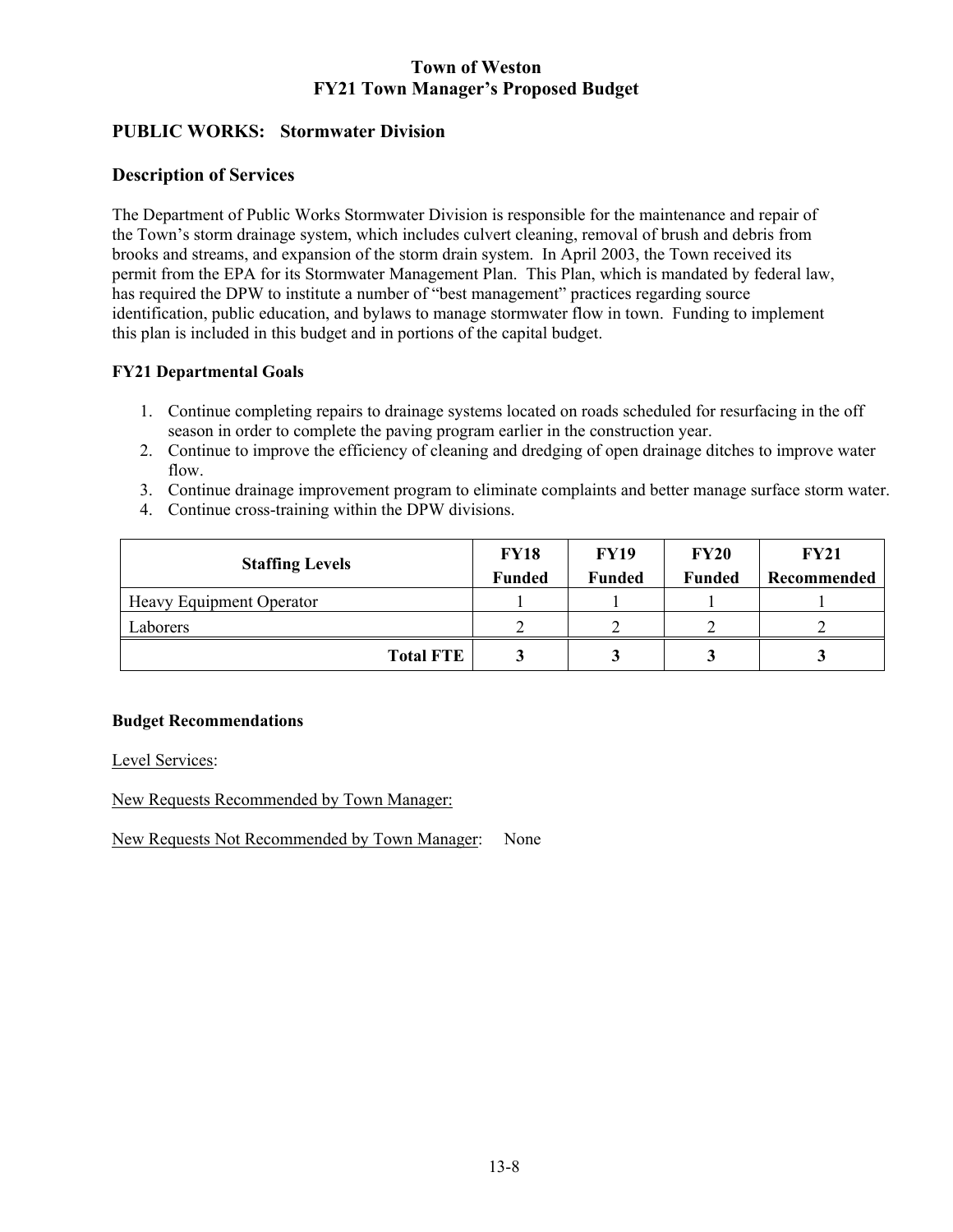|                                          |               |               |               |               |                | <b>TOWN MANAGER'S</b> |                          |              |                          |         |
|------------------------------------------|---------------|---------------|---------------|---------------|----------------|-----------------------|--------------------------|--------------|--------------------------|---------|
|                                          |               |               |               |               |                |                       | <b>RECOMMENDATION</b>    |              | FY20 to FY21             |         |
|                                          | <b>ACTUAL</b> | <b>BUDGET</b> | <b>ACTUAL</b> | <b>BUDGET</b> | <b>DEP REQ</b> | <b>LEVEL</b>          | <b>NEW</b>               |              | \$                       | %       |
| <b>PUBLIC WORKS</b>                      | <b>FY18</b>   | <b>FY19</b>   | <b>FY19</b>   | <b>FY20</b>   | <b>FY21</b>    | <b>SERVICE</b>        | <b>REQ</b>               | <b>TOTAL</b> | Change                   | Change  |
| <b>Stormwater Division Salaries</b>      |               |               |               |               |                |                       |                          |              |                          |         |
| Salaries                                 | 135,430       | 164,043       | 163,520       | 166,313       | 165,052        | 165,052               | ۰                        | 165,052      | (1,261)                  | $-0.8%$ |
| Overtime                                 | 2,844         | 5,570         | 9,353         | 5,570         | 5,570          | 5,570                 | ٠                        | 5,570        |                          | 0.0%    |
| Out-of-Dept Pay                          | 807           | 2,000         | 589           | 2,000         | 2,000          | 2,000                 | ٠                        | 2,000        | $\overline{\phantom{a}}$ | 0.0%    |
| <b>Police Details</b>                    | 11,200        | 5,000         | 9,640         | 5,000         | 5,000          | 5,000                 |                          | 5,000        | $\overline{\phantom{a}}$ | 0.0%    |
| <b>Sub-total Personal Services</b>       | 150,282       | 176,613       | 183,101       | 178,883       | 177,622        | 177,622               | $\sim$                   | 177,622      | (1, 261)                 | $-0.7%$ |
| <b>Stormwater Management</b>             |               |               |               |               |                |                       |                          |              |                          |         |
| Consulting & Professional Services       |               | 5,000         | 310           | 5,000         | 5,000          | 5,000                 |                          | 5,000        | $\overline{\phantom{a}}$ | $0.0\%$ |
| <b>Stormawater Permitting Compliance</b> |               |               |               | 47,500        | 47,500         | 47,500                | ٠                        | 47,500       | ۰                        | $0.0\%$ |
| Tools                                    | 2,215         | 2,500         | 1,676         | 2,500         | 2,500          | 2,500                 | ٠                        | 2,500        | ۰                        | 0.0%    |
| Road Repairs                             |               | 2,500         | 828           | 2,500         | 2,500          | 2,500                 | ٠                        | 2,500        | ۰                        | 0.0%    |
| Protective/Work Clothing                 |               | 1,700         | 956           | 1,700         | 1,700          | 1,700                 | ٠                        | 1,700        | ۰                        | 0.0%    |
| <b>Other Traffic Control</b>             | -             | 1,000         | 450 l         | 1,000         | 1,000          | 1,000                 | ٠                        | 1,000        | $\overline{\phantom{a}}$ | 0.0%    |
| Drainage Maintenance                     | 47,141        | 66,700        | 61,699        | 66,700        | 66,700         | 66,700                | $\overline{\phantom{0}}$ | 66,700       | $\overline{\phantom{a}}$ | $0.0\%$ |
| sub-total Stormwater Management          | 49,356        | 79,400        | 65,918        | 126,900       | 126,900        | 126,900               | $\sim$                   | 126,900      | ٠                        | 0.0%    |
| <b>Total Stormwater Management</b>       | 199,638       | 256,013       | 249,020       | 305,783       | 304,522        | 304,522               |                          | 304,522      | (1, 261)                 | $-0.4%$ |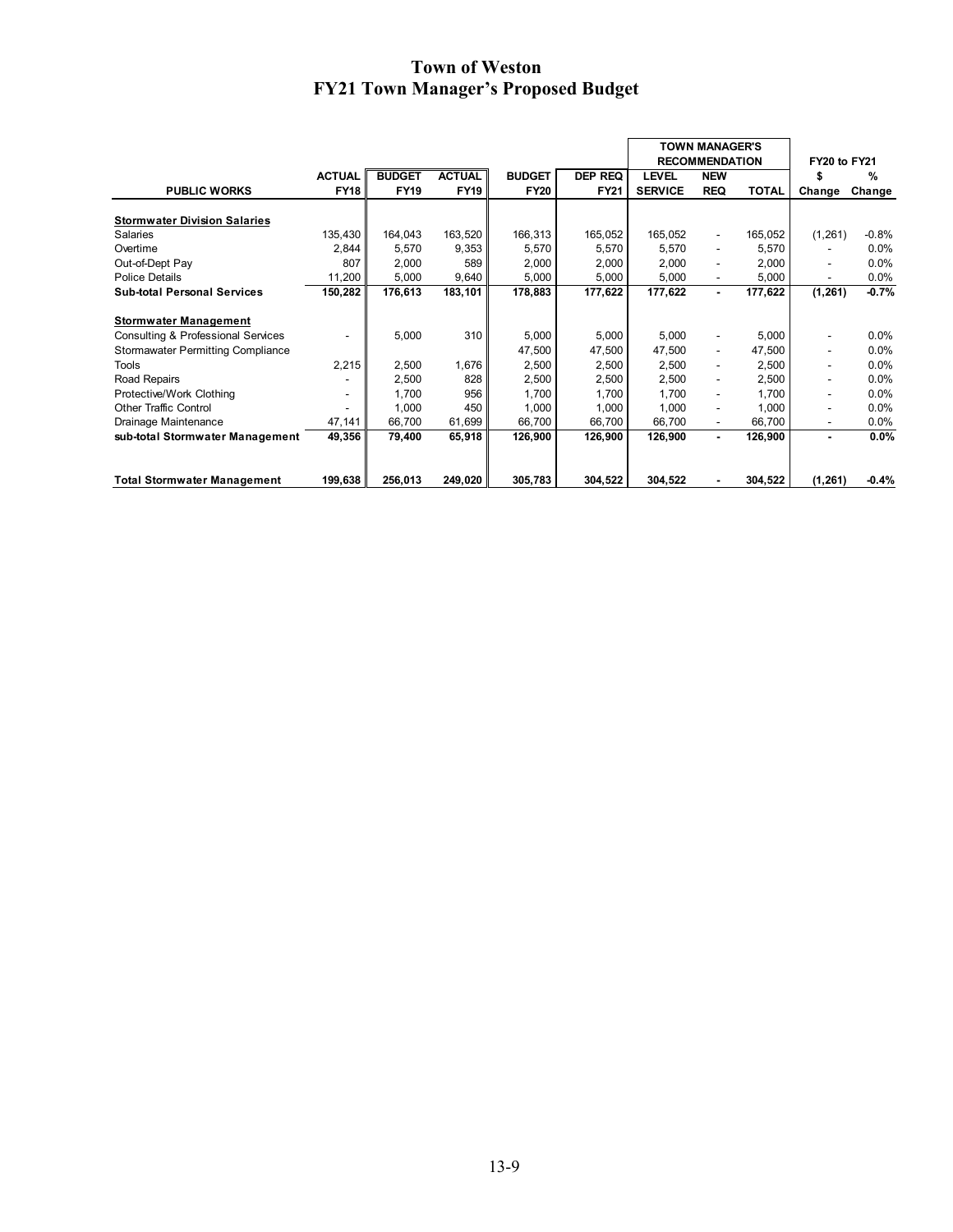## **PUBLIC WORKS: Solid Waste and Recycling Division**

## **Description of Services**

The Department of Public Works Solid Waste and Recycling Division is responsible for the operation of the Transfer Station, yard waste and brush dump areas and conducting the annual household hazardous waste collection day. In FY 2017, approximately 68% of the cost of the Transfer Station operation was paid through user fees (i.e. Transfer Station stickers, commercial tipping fees etc.). Included in this budget is the cost for groundwater monitoring at the closed Weston landfill and newly required third party Transfer Station inspections and DEP reporting.

### **FY21 Departmental Goals**

- 1. Control overtime through sick and vacation time management.
- 2. Continue to improve customer service at the Transfer Station.
- 3. Maintain the cleanliness of the Transfer Station facility and grounds.
- 4. Continue to improve recycling program thru clearer signage, education of the public, etc. and seek increased revenue for recyclables.
- 5. Continue aggressive permit/sicker checking at access to transfer station.
- 6. Continue efforts to reduce the number of hauls during the fiscal year.

| <b>Staffing Levels</b> | <b>FY18</b><br><b>Funded</b> | <b>FY19</b><br><b>Funded</b> | <b>FY20</b><br><b>Funded</b> | <b>FY21</b><br>Recommended |
|------------------------|------------------------------|------------------------------|------------------------------|----------------------------|
| Disposal Area Operator |                              |                              |                              |                            |
| <b>Total FTE</b>       |                              |                              |                              |                            |

#### **Budget Recommendations**

Level Services: This is a level service budget. If PAYT occurs, actual expenses may need to be adjusted to cover any costs not included in the new fee structure. There is a \$4,500 increase recommended by the Town Engineer concerning the consultant services for monitoring, including testing, for the capped landfill.

| New Requests Recommended by Town Manager: | None requested |
|-------------------------------------------|----------------|
|                                           |                |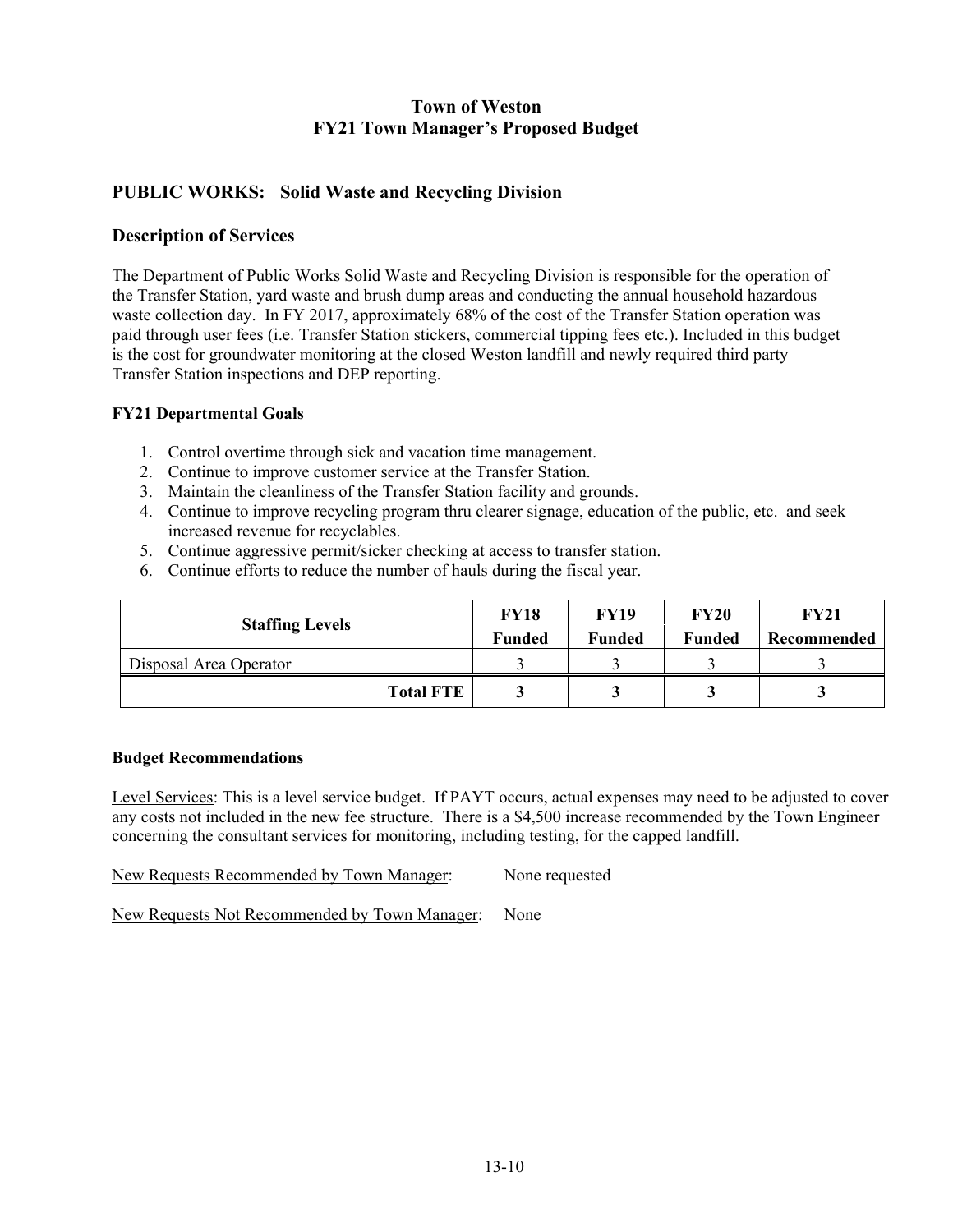|                                                       |               |               |               |               |                | <b>TOWN MANAGER'S</b> |                          |              |              |         |  |
|-------------------------------------------------------|---------------|---------------|---------------|---------------|----------------|-----------------------|--------------------------|--------------|--------------|---------|--|
|                                                       |               |               |               |               |                | <b>RECOMMENDATION</b> |                          |              | FY20 to FY21 |         |  |
|                                                       | <b>ACTUAL</b> | <b>BUDGET</b> | <b>ACTUAL</b> | <b>BUDGET</b> | <b>DEP REQ</b> | <b>LEVEL</b>          | <b>NEW</b>               |              | \$           | %       |  |
| <b>PUBLIC WORKS</b>                                   | <b>FY18</b>   | <b>FY19</b>   | <b>FY19</b>   | <b>FY20</b>   | <b>FY21</b>    | <b>SERVICE</b>        | <b>REQ</b>               | <b>TOTAL</b> | Change       | Change  |  |
|                                                       |               |               |               |               |                |                       |                          |              |              |         |  |
| Solid Waste & Recycling Division Salaries<br>Salaries | 183.716       | 179.663       | 179.643       | 180,205       | 180.026        | 180.026               |                          | 180.026      | (179)        | $-0.1%$ |  |
| Overtime                                              |               |               |               | 10,300        | 10,300         | 10,300                | $\overline{\phantom{a}}$ |              |              |         |  |
|                                                       | 3,152         | 10,300        | 4,431         |               |                |                       | $\blacksquare$           | 10,300       |              | $0.0\%$ |  |
| <b>Sub-total Personal Services</b>                    | 186.868       | 189,963       | 184,075       | 190,505       | 190,326        | 190,326               | $\blacksquare$           | 190,326      | (179)        | $-0.1%$ |  |
| Solid Waste Disposal                                  |               |               |               |               |                |                       |                          |              |              |         |  |
| Electricity                                           | 10.018        | 10,000        | 10,256        | 10,000        | 15.000         | 15,000                | $\overline{\phantom{a}}$ | 15.000       | 5,000        | 50.0%   |  |
| Water                                                 | 498           | 1,200         | 436           | 1.200         | 1.200          | 1.200                 | $\blacksquare$           | 1.200        |              | $0.0\%$ |  |
| Repair-Buildings & Grounds                            | 3,804         | 10,000        | 11.765        | 10,000        | 10.000         | 10.000                | $\blacksquare$           | 10,000       |              | 0.0%    |  |
| Rent-Equipment                                        | 24,000        | 26,000        | 24,098        | 26,000        | 26.000         | 26.000                | $\blacksquare$           | 26,000       |              | 0.0%    |  |
| <b>Tipping Charges</b>                                | 106,255       | 135.000       | 107,480       | 142.500       | 142.500        | 142.500               | $\overline{\phantom{a}}$ | 142,500      | ۰            | 0.0%    |  |
| Waste Transportation                                  | 27,740        | 45,000        | 23,780        | 45,000        | 45.000         | 45.000                | $\overline{\phantom{a}}$ | 45.000       | ٠            | 0.0%    |  |
| Recycling Charges                                     | 21,444        | 24,000        | 30,003        | 24,000        | 24.000         | 24.000                | $\blacksquare$           | 24.000       | ٠            | 0.0%    |  |
| Recycling Transportation                              | 12,904        | 17,500        | 18,413        | 17,500        | 17.500         | 17.500                | $\blacksquare$           | 17,500       |              | 0.0%    |  |
| Composting                                            | 43,442        | 29,545        | 36,055        | 29,545        | 29,545         | 29,545                | $\blacksquare$           | 29,545       | ٠            | 0.0%    |  |
| Hazardous Waste Disposal                              | 14,872        | 13.000        | 19.199        | 13,000        | 13.000         | 13.000                | $\overline{\phantom{a}}$ | 13.000       |              | 0.0%    |  |
| All Other Expense                                     | 5,415         | 2,000         | 9,717         | 2,000         | 2,000          | 2,000                 | $\blacksquare$           | 2,000        |              | 0.0%    |  |
| sub-total Solid Waste Disposal                        | 270,393       | 313,245       | 291,201       | 320,745       | 325,745        | 325,745               | $\blacksquare$           | 325,745      | 5.000        | 1.6%    |  |
|                                                       |               |               |               |               |                |                       |                          |              |              |         |  |
| Solid Waste & Recycling - Continuing Balance Accounts |               |               |               |               |                |                       |                          |              |              |         |  |
| Monitoring Groundwater-Landfill+                      | 8,075         | 25,500        | 38,550        | 25,500        | 30.000         | 30.000                | $\blacksquare$           | 30.000       | 4.500        | 17.6%   |  |
| sub-total Cont Bal Accts                              | 8,075         | 25,500        | 38,550        | 25,500        | 30.000         | 30.000                | $\blacksquare$           | 30,000       | 4.500        | 17.6%   |  |
| <b>Total Recycling &amp; Solid Waste</b>              | 465,336       | 528.708       | 513,826       | 536,750       | 546.071        | 546.071               |                          | 546.071      | 9,321        | 1.7%    |  |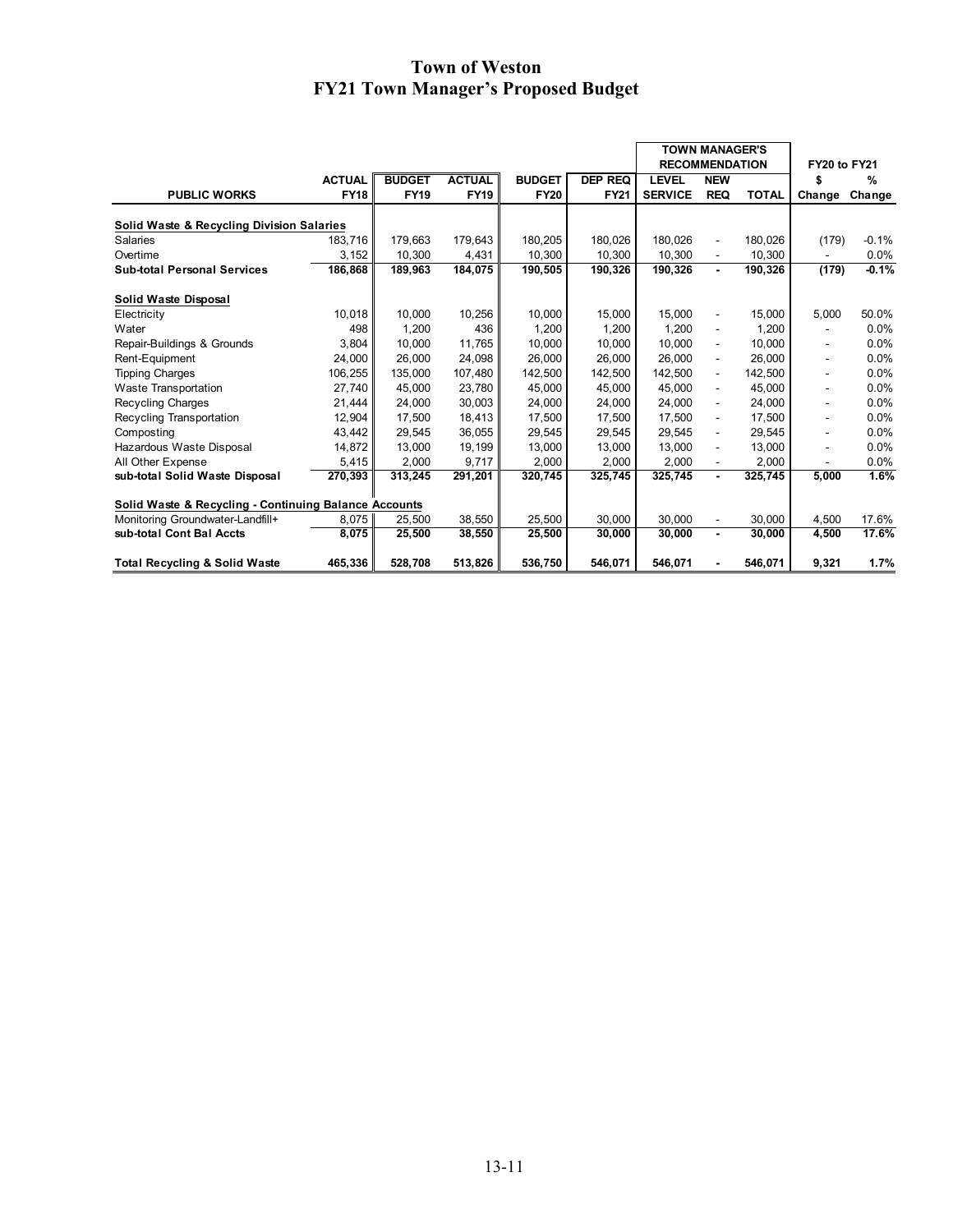# **PUBLIC WORKS: Parks and Cemeteries Division**

### **Description of Services**

The Department of Public Works Parks and Cemeteries Division is responsible for: 1) the maintenance of the Linwood, Central, Farmers, and South Burying Ground cemeteries; 2) the care and maintenance of Soldiers Field, Lamson Park, Case Park, Children's Park, Anniversary Park East and West, South Park; and 3) the grounds of the Town Library, Josiah Smith Tavern and old Library, Fiske Law Office, Police Station, Transfer Station, Town Hall, and a variety of traffic islands. This Division also undertakes tree plantings and pruning in the parks.

### **FY21 Departmental Goals**

- 1. Complete work under appropriation number 2 funding for headstone restoration at Farmer's Burial Ground and Central Cemetery, conduct permanent repairs to tombs, rehabilitation of stone walls, restoration of iron gate, and design permanent repairs to tombs.
- 2. Continue to work on headstone restoration at Farmers Burial Ground and Central Cemetery.
- 3. Continue to map Linwood Cemetery including street names and cemetery plots.
- 4. Continue to maintain the numerous green space locations (Cemeteries Linwood, Farmers, Central, South Ave., and Parks/Other Areas – Island at Route 20/BPR, Fiske House, Fiske Park, Lamson Park, Town Hall, Sidewalk area around Town Green, Watering Can, Corner of School and BPR By-Pass, Corner of BPR and BPR By-Pass, Scout House, Case Park, Library, Pump Station on Wellesley Street, Jones House/Josiah Tavern/Old Library, Fire Stations, Newton at Route 30, DPW, Police Station, etc.
- 5. Continue island planting program and beautification of Town green spaces.

| <b>Staffing Levels</b>   | <b>FY17</b>   | <b>FY18</b>   | <b>FY19</b>   | <b>FY21</b> |
|--------------------------|---------------|---------------|---------------|-------------|
|                          | <b>Funded</b> | <b>Funded</b> | <b>Funded</b> | Recommended |
| Supervisor               |               |               |               |             |
| Heavy Equipment Operator |               |               |               |             |
| Laborer                  |               |               |               |             |
| <b>Total FTE</b>         |               |               |               |             |

#### **Budget Recommendations**

Level Services: An increase in the overtime line item to reflect the increases in salaries and actual costs by \$1,000. Also included is the \$11,500 replacement mower reflected in the Town's capital plan.

New Requests Recommended by Town Manager: None requested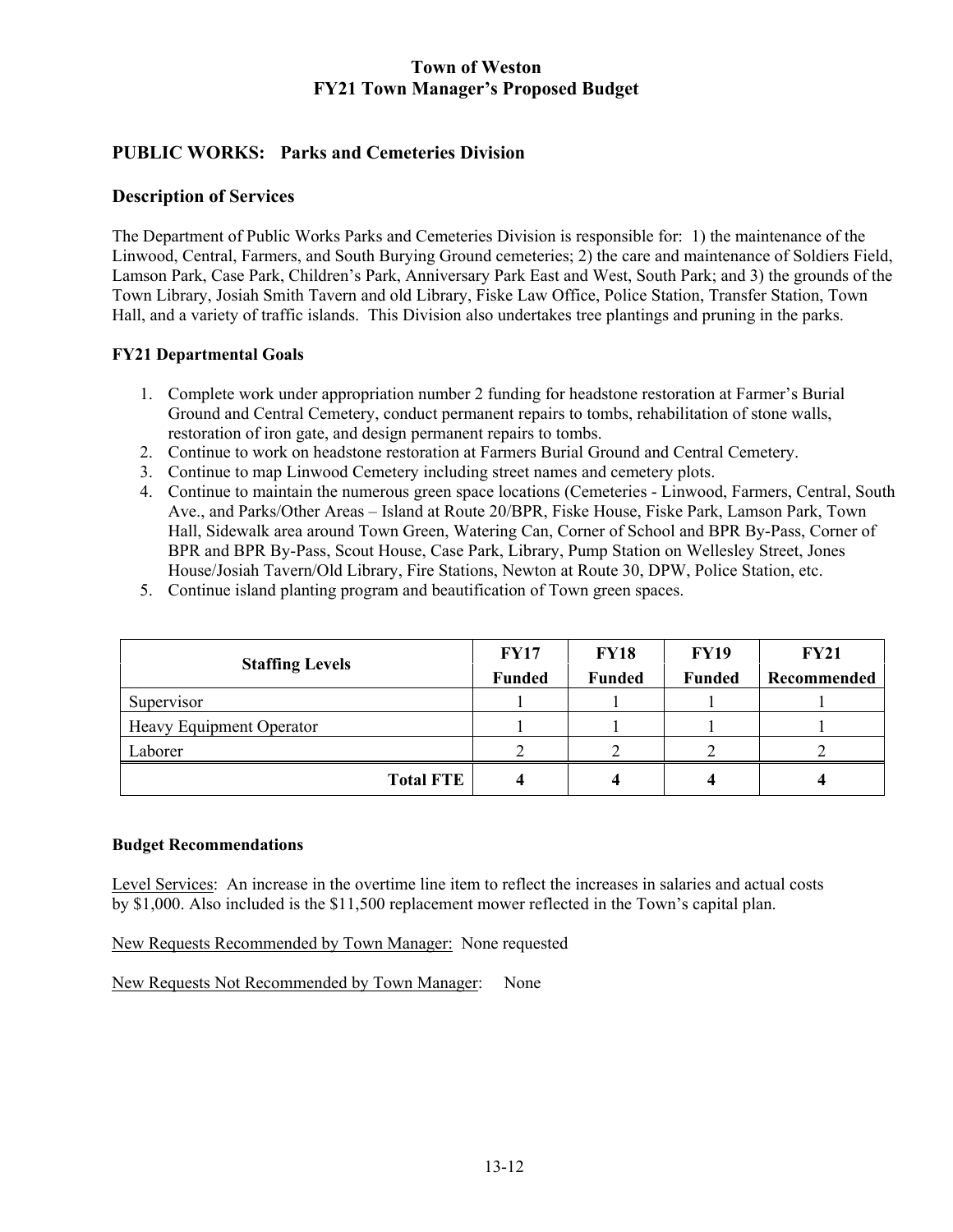|                                                 |               |               |               |                |                | <b>TOWN MANAGER'S</b> |                          |                     |                          |        |
|-------------------------------------------------|---------------|---------------|---------------|----------------|----------------|-----------------------|--------------------------|---------------------|--------------------------|--------|
|                                                 |               |               |               |                |                | <b>RECOMMENDATION</b> |                          | <b>FY20 to FY21</b> |                          |        |
|                                                 | <b>ACTUAL</b> | <b>BUDGET</b> | <b>ACTUAL</b> | <b>Budget</b>  | <b>DEP REQ</b> | <b>LEVEL</b>          | <b>NEW</b>               |                     | \$                       | %      |
| <b>PUBLIC WORKS</b>                             | <b>FY18</b>   | <b>FY19</b>   | <b>FY19</b>   | <b>FY20</b>    | <b>FY21</b>    | <b>SERVICE</b>        | <b>REQ</b>               | <b>TOTAL</b>        | Change                   | Change |
|                                                 |               |               |               |                |                |                       |                          |                     |                          |        |
| <b>Parks &amp; Cemeteries Division Salaries</b> |               |               |               |                |                |                       |                          |                     |                          |        |
| <b>Salaries</b>                                 | 230.110       | 241,547       | 233,300       | 243,726        | 244.623        | 244,623               | $\blacksquare$           | 244.623             | 897                      | 0.4%   |
| Overtime                                        | 22.146        | 15,000        | 18,587        | 15,000         | 16.000         | 16.000                |                          | 16,000              | 1,000                    | 6.7%   |
| Temp/Seasonal                                   | 768           | 6,000         | 3,042         | 6,000          | 6.000          | 6,000                 | $\overline{\phantom{a}}$ | 6,000               |                          | 0.0%   |
| Out of Dept Salaries                            | 74            | 2,032         | 644           | 2,032          | 2,032          | 2,032                 | $\blacksquare$           | 2,032               | ٠                        | 0.0%   |
| <b>Sub-total Personal Services</b>              | 253,098       | 264,579       | 255,573       | 266,758        | 268,655        | 268,655               | $\blacksquare$           | 268,655             | 1.897                    | 0.7%   |
| <b>Parks &amp; Cemeteries Division</b>          |               |               |               |                |                |                       |                          |                     |                          |        |
| Water                                           | 1,177         | 1,500         | 1,193         | 1,500          | 1,500          | 1,500                 |                          | 1,500               |                          | 0.0%   |
| Landscape Design                                |               | 500           |               | 500            | 500            | 500                   |                          | 500                 |                          | 0.0%   |
| Tree Care & Pest Control                        | 2,845         | 6,300         | 9,850         | 6,300          | 6,300          | 6.300                 | $\blacksquare$           | 6,300               |                          | 0.0%   |
| Power Tools                                     | 163           | 600           |               | 600            | 600            | 600                   | $\blacksquare$           | 600                 | $\overline{\phantom{a}}$ | 0.0%   |
| <b>Hand Tools</b>                               | 1,722         | 800           | 185           | 800            | 800            | 800                   |                          | 800                 | ٠                        | 0.0%   |
| Loam                                            |               | 250           | 1,978         | 250            | 250            | 250                   | $\blacksquare$           | 250                 | ٠                        | 0.0%   |
| Fertilizer & Seeds                              | 4,945         | 4,000         | 1,839         | 4,000          | 4.000          | 4,000                 | $\blacksquare$           | 4,000               | ٠                        | 0.0%   |
| Trees & Shrubs                                  | 1,601         | 2.000         |               | 2.000          | 2.000          | 2.000                 | $\overline{\phantom{a}}$ | 2,000               | $\overline{\phantom{a}}$ | 0.0%   |
| Grass, Seeds & Plantings                        | 1,060         | 500           | 2,041         | 500            | 500            | 500                   | $\blacksquare$           | 500                 | ٠                        | 0.0%   |
| <b>Cemetery Supplies</b>                        | 3,505         | 3,500         | 4,310         | 3,500          | 3,500          | 3.500                 |                          | 3,500               | $\overline{\phantom{a}}$ | 0.0%   |
| <b>Markers</b>                                  |               | 1,200         | 1,879         | 1,200          | 1,200          | 1.200                 | $\blacksquare$           | 1.200               |                          | 0.0%   |
| Protective/Work Clothing                        | 708           | 900           | 511           | 900            | 900            | 900                   | $\blacksquare$           | 900                 | ٠                        | 0.0%   |
| Equipment                                       | 5.600         | 5,500         | 7,056         | 5,500          | 5.500          | 5,500                 | $\blacksquare$           | 5,500               | $\overline{\phantom{a}}$ | 0.0%   |
| sub-total Parks & Cemeteries                    | 23,326        | 27,550        | 30,843        | 27,550         | 27,550         | 27,550                | $\blacksquare$           | 27,550              | $\blacksquare$           | 0.0%   |
| Parks & Cemeteries-Cont Bal Accts               |               |               |               |                |                |                       |                          |                     |                          |        |
| Equipment+                                      |               |               | 139           | $\blacksquare$ | 11,500         |                       | 11,500                   | 11,500              | 11,500                   |        |
| sub-total Cont Bal Accts                        |               |               | 139           |                | 11,500         | $\blacksquare$        | 11,500                   | 11,500              | 11,500                   |        |
|                                                 |               |               |               |                |                |                       |                          |                     |                          |        |
| <b>Total Parks &amp; Cemeteries Division</b>    | 276,423       | 292,129       | 286,555       | 294,308        | 307,705        | 296.205               | 11,500                   | 307.705             | 13,397                   | 4.6%   |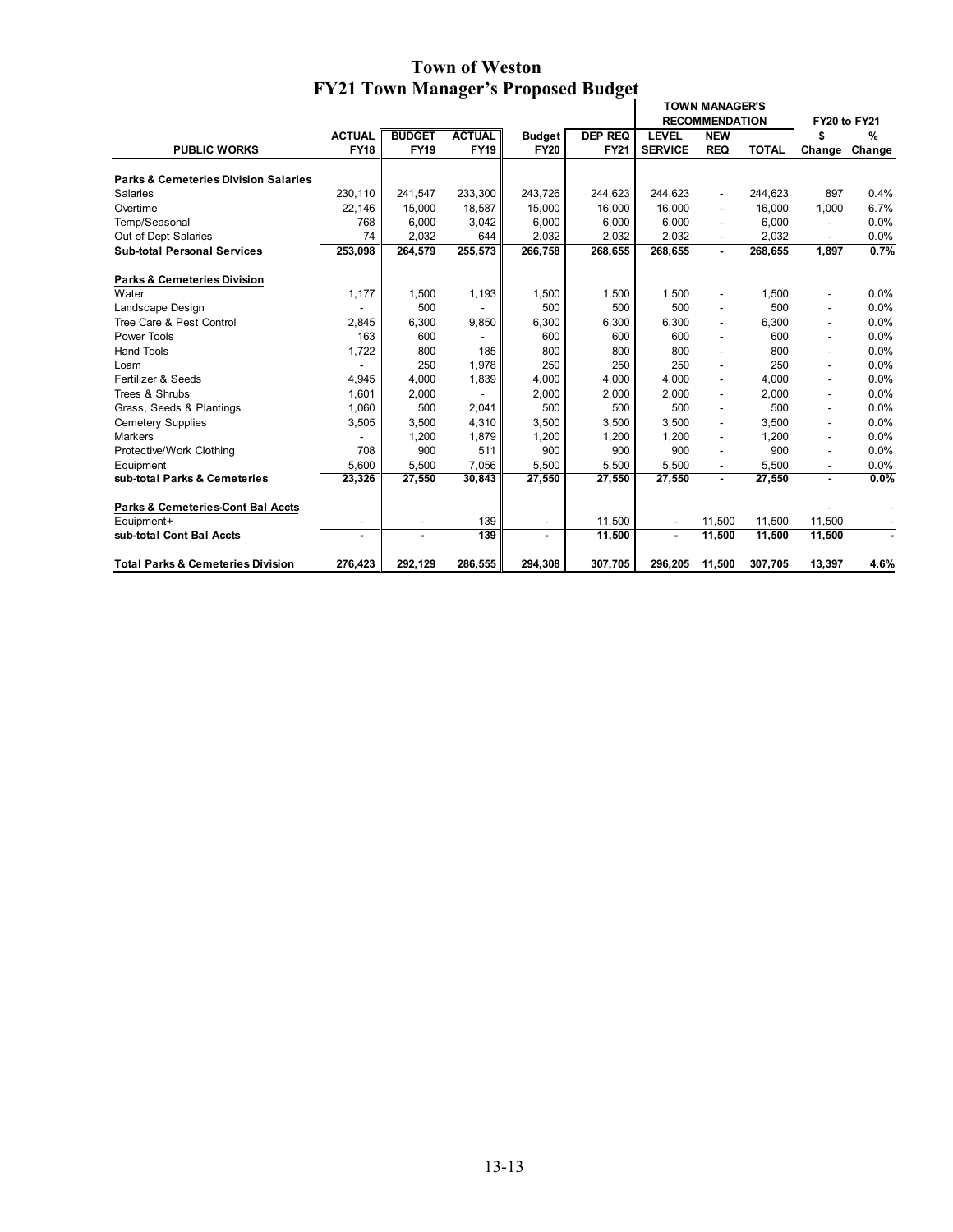# **PUBLIC WORKS: Tree Warden/Moth Superintendent**

### **Description of Services**

The Tree Warden is responsible for the health and preservation of trees along Weston's public ways. A public hearing before the Select Board is required before a shade tree on public land is removed. If a shade tree is on a scenic road listed in the Town's bylaws, a public hearing before the Planning Board is also required before removal. The Director of Operations, Department of Public Works serves as the Tree Warden.

### **FY21 Departmental Goals**

- 1. Improve the process to remove dead and diseased trees within the Town's rights-of-way.
- 2. Improve communication between the office staff, residents, and the Tree Warden.
- 3. Continue to improve communications with Eversource regarding tree trimming activities.
- 4. With efforts around Inventory, Assessment, and Recommendation of public trees complete, eliminate the high hazard trees identified.

| <b>Staffing Levels</b> | <b>FY17</b>   | FY18          | <b>FY19</b>   | FY21        |
|------------------------|---------------|---------------|---------------|-------------|
|                        | <b>Funded</b> | <b>Funded</b> | <b>Funded</b> | Recommended |
| Tree Warden            | Stipend       | Stipend       | Stipend       | Stipend     |

#### **Budget Recommendations**

Level Services: This is a level service budget with a slight increase of \$5,000 for tree removals based on the recently completed tree inventory and assessment program.

New Requests Recommended by Town Manager: None requested